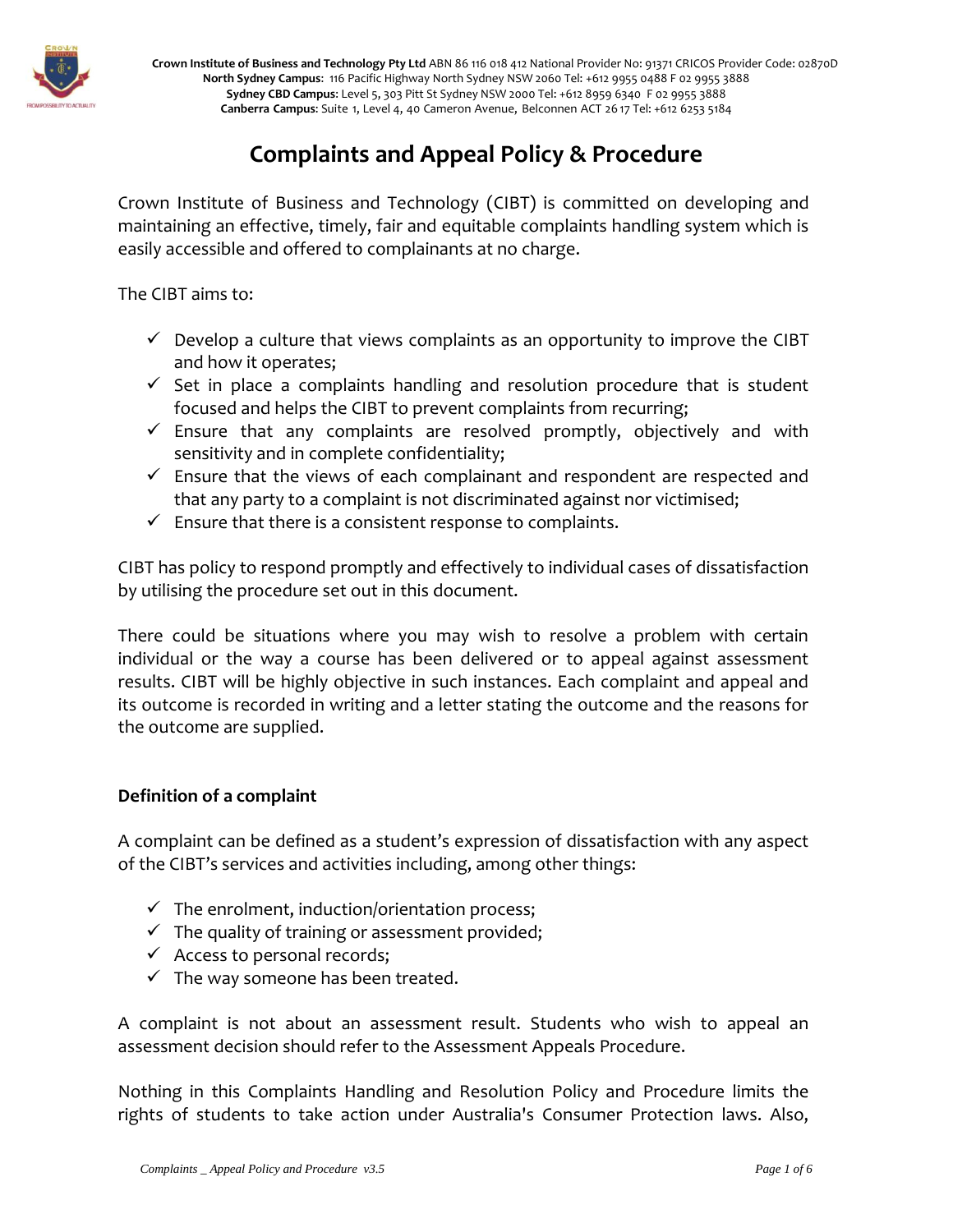

these dispute resolution procedures do not circumscribe a student's rights to pursue other legal remedies.

Students may experience a number of different personal problems. Some may be related to their experience at CIBT and others about life in general. In either case, the situation will be treated with absolute confidentiality and appropriate support given. Some instances may not require the CIBT Complaints & Appeal /Student Grievance Resolution Form, as the nature of the issue is sensitive and is about life in general and not their CIBT experience. In this case, the CIBT Student Interview Form will be used.

Student may also experience academic problems, services/facilities problem or administration problems. All these types of problems will be resolved through the following steps:

**Step 1:** Speak politely and honestly with the person concerned first. In Australia it is culturally acceptable to talk over a problem with the person directly without fear of punishment or nasty behaviour. Verbal complaints regarding training and assessment are discussed with a trainer/ assessor or and preferably resolved at that level, if possible.

**Step 2:** If that is not successful, then the student may fill CIBT Complaints Form and go to reception to make an appointment to speak with the RTO Manager/Compliance/ Academic Manager for all VET Programs.

In the interview with the RTO Manager/Compliance/ Academic Manager, the following will happen:

- The RTO Manager/Compliance/ Academic Manager will go through the information on CIBT complaints form for clarification and discussion.
- Then, as the problem is discussed with the details of the discussion will be written down on the form.
- When a decision about what action to take is reached, it will be written on the form as evidence of future actions to be taken.
- At the end of the interview, the RTO Manager/Compliance/ Academic Manager will read the notes back to the student and both the student and RTO Manager/Compliance/ Academic Manager will sign the CIBT complaints/Grievance Resolution Form and inform the student that decision will be made in 5 working days.
- A photocopy of the CIBT complaints/Grievance Resolution Form will be made for the student and the original placed on the student file with details of the interview recorded on the CIBT Student Database.
- The information will then be recorded in the CIBT Complaints/Grievance Resolution Register.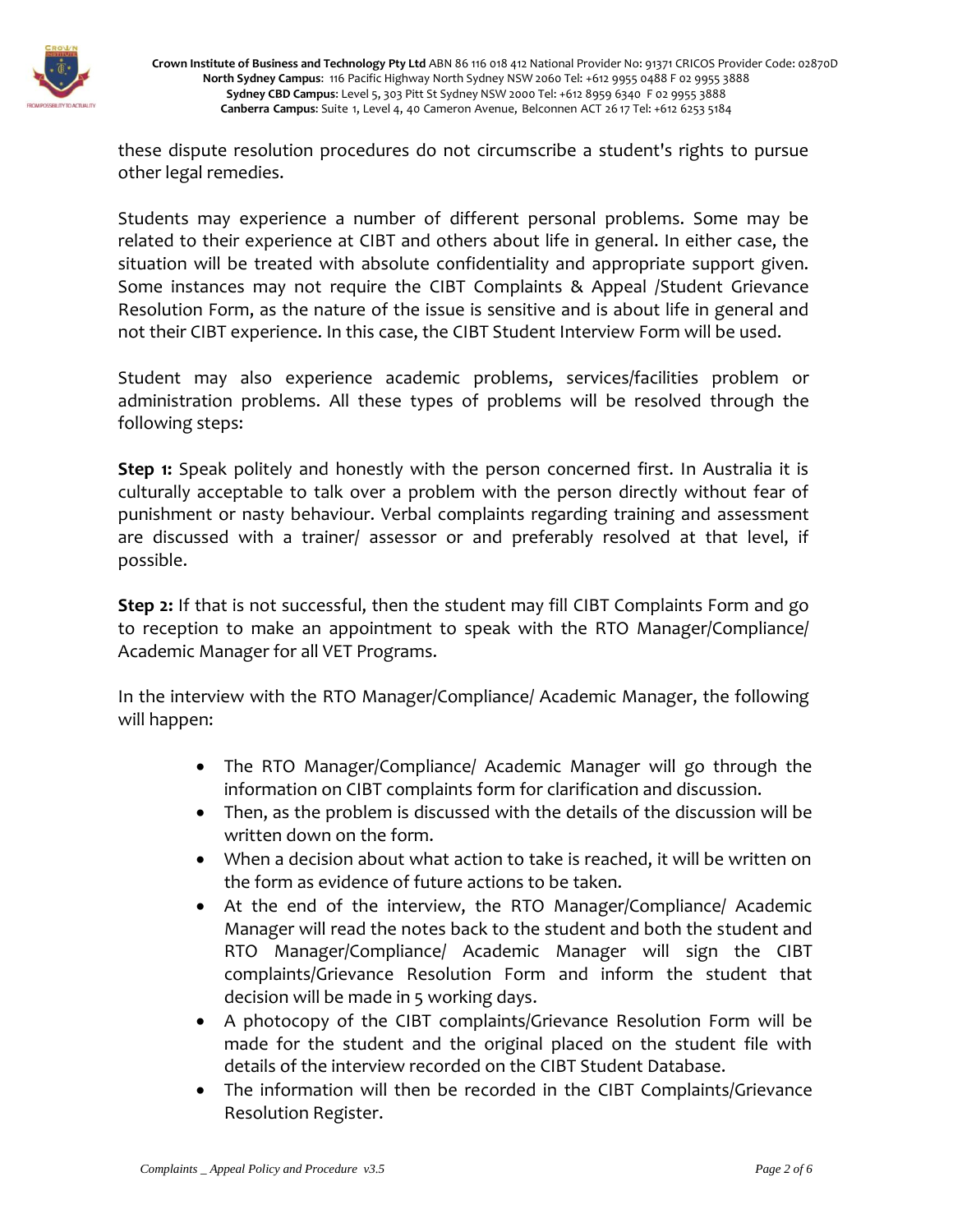

Complaints are investigated fairly and objectively with details of the investigation provided in writing to the complainant within 5 working days from the interview with the student. The details will state the outcomes and reasons for the decisions made.

Where the resolution requires a documented change to policies and procedures, the RTO Manager/Compliance/ Academic Manager notifies the Chief Executive Officer (CEO) of the change to ensure that the procedure for document change is followed with the appropriate records made. In the event that a complaint is substantiated, CIBT will take prompt and appropriate action to resolve the circumstances.

**Step 3:** If student is not satisfied with step 2 above, then the student can go to reception apply for an internal appeal of the decision with CEO of the CIBT.

The CEO will review all previous interview notes and request further information/clarification where needed. The CEO will investigate the complaint fairly and objectively and detail the investigation in writing for the complainant. The details will state the outcomes and reasons for the decisions made.

CEO may call student for an interview if needed. CEO will write to the Student about decision of the internal appeal within 5 working days. A copy of letter to student will be placed on the student file. This information will be recorded in the CIBT Complaints/Grievance Resolution Register

CIBT will close out the improvement request when the complaint has been resolved to the satisfaction of both parties.

A copy of the all documentation, in particular the complaint and the outcome, is placed in the student's file, staff file or Continuous Improvement Register as appropriate.

**Step 4:** If a student is dissatisfied with the outcome of CIBT's internal appeal procedure (step 3), student can access external appeal through the overseas student ombudsman.

Please visit the following website to access external appeal process. http://www.ombudsman.gov.au/making-a-complaint

Note: If the complainant decides to proceed with external appeal, they should notify CIBT of this, so the time is allowed for this process. Student MUST provide (within 5 working days) the evidence of where a student has accessed an external appeal process.

To apply for External Review a student must complete an [application form](http://www.acpet.edu.au/sites/default/files/documents/Student_Appeals/External_Review_Form_V3_18.01.10.doc) (available on http://www.ombudsman.gov.au/making-a-complaint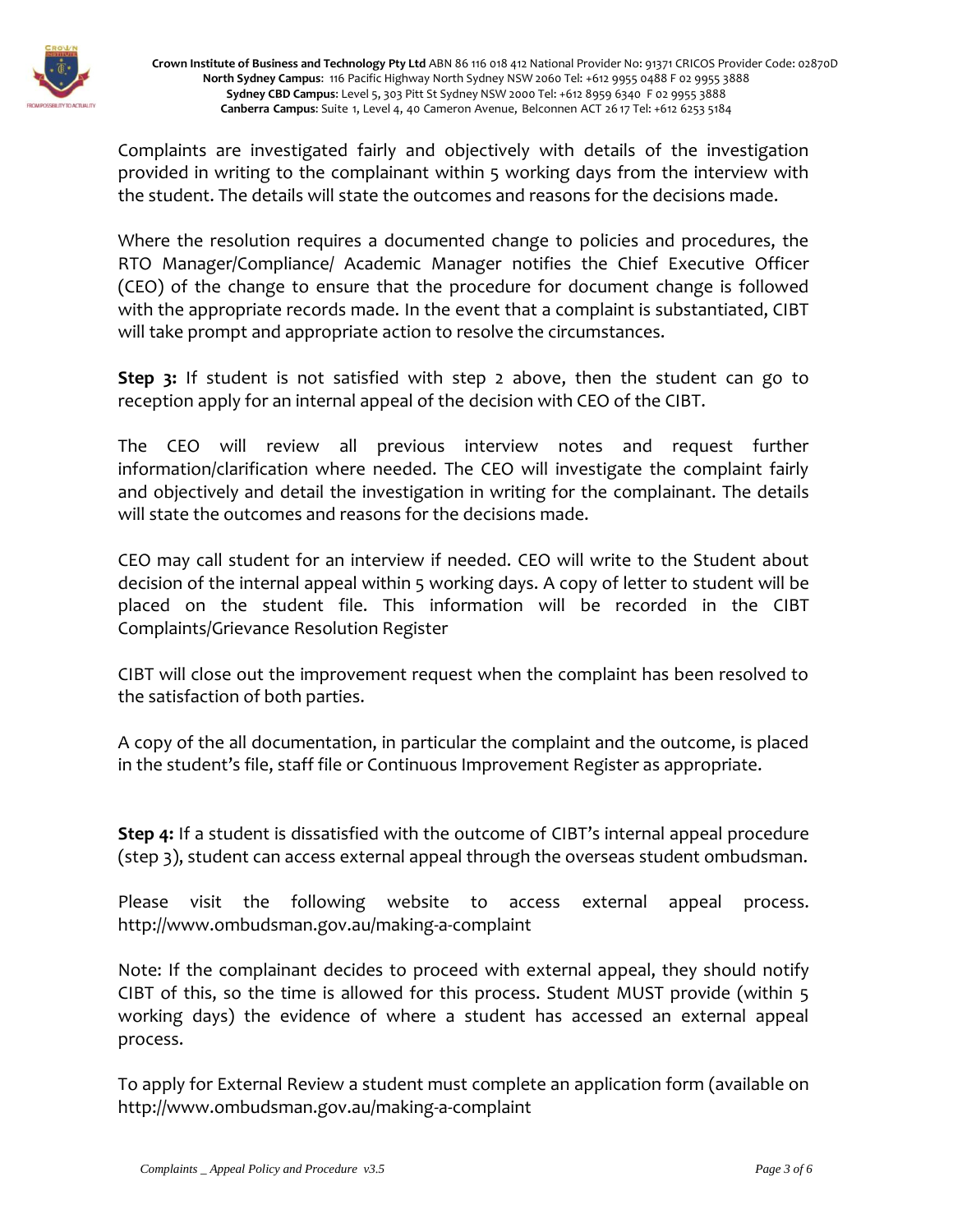

CIBT maintains the student's enrolment (i.e. not report the student for unsatisfactory progress or attendance) until the external complaints process is complete and has supported the CIBT's decision to report.

CIBT will wait for the outcome of the external process in this case as reporting a student for unsatisfactory progress or attendance has serious consequences for the student's visa – it may result in automatic cancellation.

If the appeal is against the CIBT's decision to defer or suspend a student's enrolment due to misbehaviour or to cancel the student's enrolment as per [Standard 9,](http://www.aei.gov.au/AEI/ESOS/NationalCodeExplanatoryGuide/PartD/Standard_13.htm) CIBT only await the outcome of the internal appeals process (supporting the provider) before notifying DET through PRISMS of the change to the student's enrolment.

Once DET has been notified of a deferment, suspension or cancellation of a student's enrolment, the student must contact Department of Home Affairs (DHA) regarding their visa status.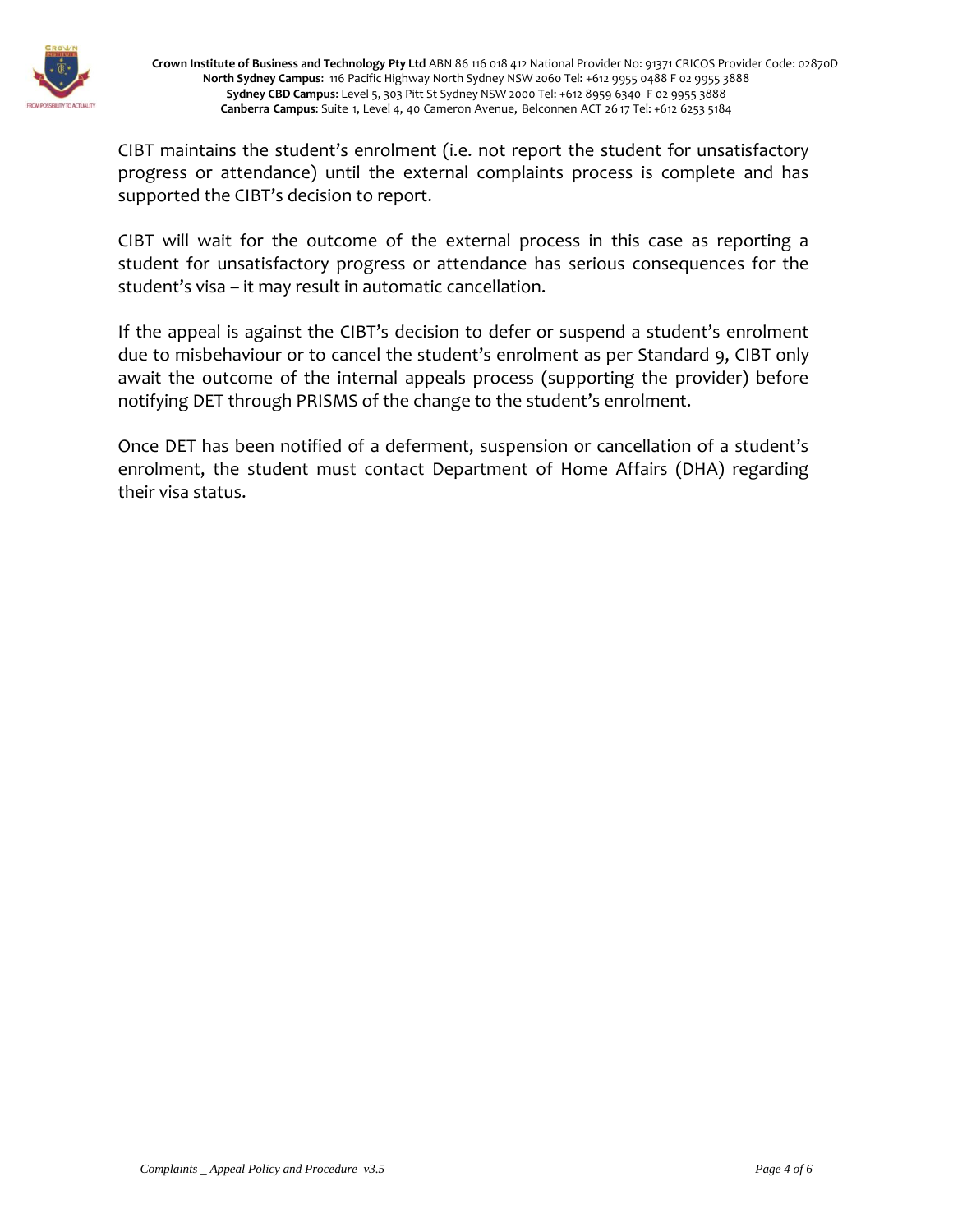

## **Important Notes:**

- 1. CIBT students may invite a friend/representative to be with them at any stage of the grievance resolution procedure. However, the friend/representative can only be present with the permission of the CIBT student going through the stages of grievance resolution.
- 2. Each complainant or appellant has an opportunity to formally present his/her case at minimal or no cost to him/herself.
- 3. Each party may be accompanied and assisted by a support person at any relevant meetings.
- 4. CIBT will maintain student enrolments while the complaints and appeal process is ongoing as per Standard 10 of the National Code 2018.
- *5.* The process commences within 10 working days of lodgement and finalised as soon as practicable.